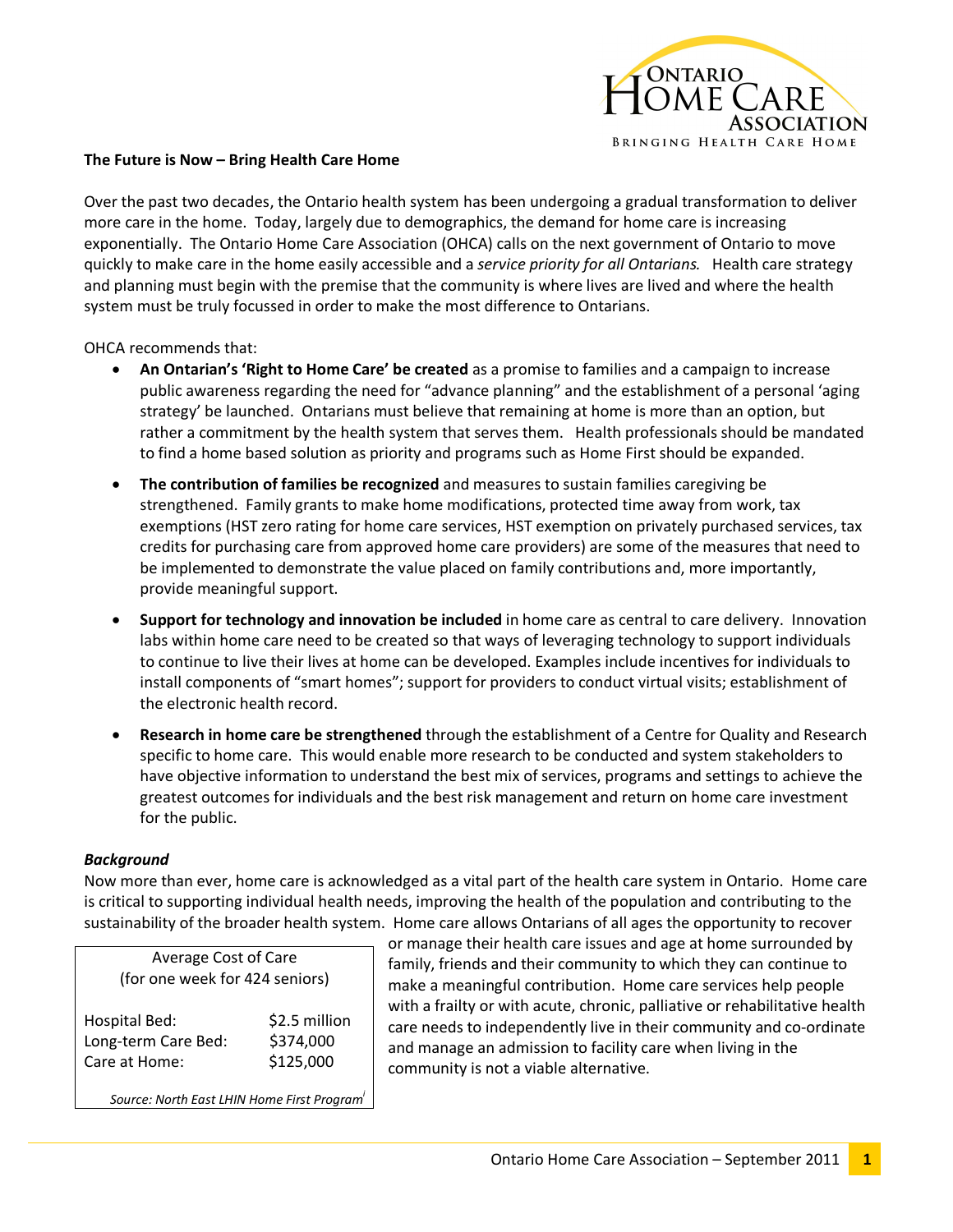

Home care services include nursing, personal support/homemaker, therapy (including physiotherapy, occupational therapy, speech language pathology, social work, nutrition/dietetics), medical supplies and equipment, and case management. With the exception of case management services, home care is delivered by service provider agencies that have met high standards of excellence identified through a rigorous competitive process. Home care providers must be able to meet the rising demand for increasingly complex care within constrained resources. Today, there are a number of measures designed to provide stability to the system, ensure that home care staff is valued for the work that they do, and most importantly, enable excellence in client care.



Chart A – Home Care Trends

Notwithstanding the importance of home care and the increased investments to expedite discharge from hospital, home care continues to be a discretionary service. Services are funded by the province at a rate slightly lower than a decade ago – see chart A.<sup>ii iii iv</sup> The type and amount of service inversely correlates to the number of individuals served. As chart B shows, the PSW component of home care services has increased significantly since 2003/04. In the same time period nursing services have dropped from 27.7% of the total to 24.7% and therapies have dropped from 5.6 to 4.8 percent.  $\check{ }$  The Auditor General found longstanding challenges have not been remedied. Funding methodologies, service inequities and long wait-lists for home care assessments and/or various home care services continue in the home care sector. For example, fifty percent of ALC patients who could have been discharged if home-care services were available have to wait in hospital for an average of six days for service.<sup>vi</sup>



Chart B – Service Volume

Home care services are particularly effective when provided to the elderly at risk of hospitalization, nursing home placement or death. Enhanced and focused services delivered in the home can, and do, make a major difference in the quality of life for both the senior and their families.<sup>vii</sup> The challenge in Ontario is that not enough resources are available to provide clinical services to people in the community to avoid these adverse outcomes. As shown, nursing and rehab services have declined in the past seven years.

Hospitalization too often results in a crisis response where nursing home placement happens prematurely. For the overwhelming majority who prefer to remain in

their community, home care service is more desirable, cost effective and health effective. The activities of the past ten years have been directed at providing more Ontarians with flexibility and independence to stay at home maintaining their valuable contributions to communities and families. However, the need and demands on the health system continue to challenge the pace of change. It is time for courageous policy decisions and a significant reallocation of health spending in home care. By 'tipping the balance' to the home and community sector and improving the integration with health and social system partners, Ontarians will be able to receive